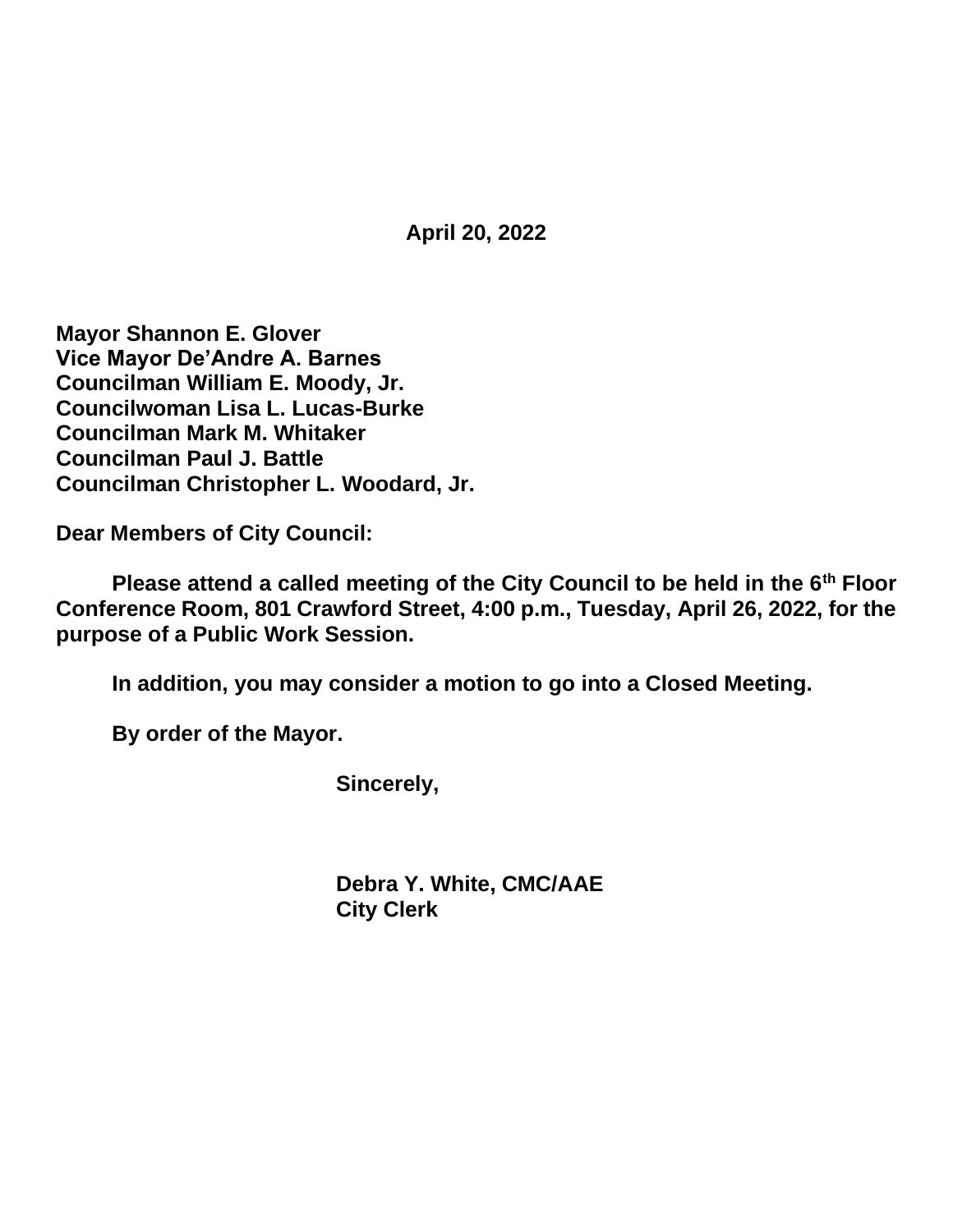### **Portsmouth City Council Public Work Session Tuesday, April 26, 2022 4:00 p.m.**

- **1. Portsmouth Redevelopment and Housing Authority Joint Meeting**
- **2. Economic Development Authority Joint Meeting**
- **3. [FY 2023 Capital Improvement Projects](https://www.portsmouthva.gov/DocumentCenter/View/12323/Capital-Projects-Presentation-4262022-002)**
- **4. [FY 2023 Proposed Fee Schedule](https://www.portsmouthva.gov/DocumentCenter/View/12326/FY2023-Review-of-Proposed-Fees-and-Rates-NO-NOTES)**
- **5. FY 2023 City Council Recommendations**
- **6. City Manager's Report/Report Backs**
- **7. City Council Liaison Reports**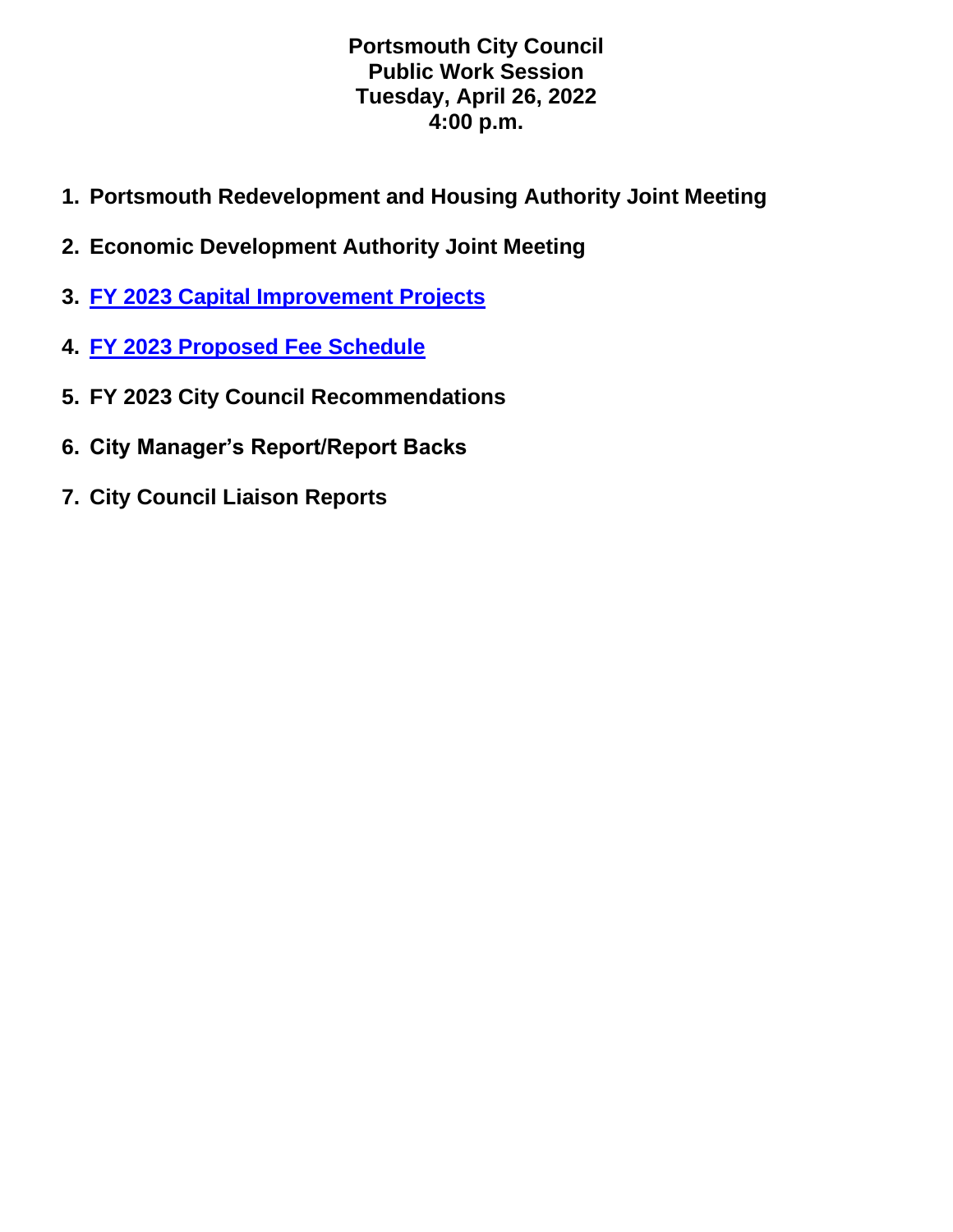

# CITY COUNCIL AGENDA

**Tuesday, April 26, 2022 - 7:00 p.m. City Council Chamber 801 Crawford Street, 6th Floor, Portsmouth, Virginia**

### **CALL TO ORDER**

**INVOCATION – Pastor Leigh Gillis, Simonsdale Presbyterian Church**

**PLEDGE OF ALLEGIANCE** 

**ROLL CALL**

**[MINUTES](https://www.portsmouthva.gov/DocumentCenter/View/12325/City-Council-Minutes) (**Roll Call)

# **\*CITY COUNCIL RULES REQUIRE A LIMIT OF UP TO FIVE (5) MINUTES TO SPEAK\***

# **PUBLIC HEARINGS**

- **22-126** Public hearing to solicit citizen comments on the Community Development Block Grant (CDBG) Annual Action Plan. **[Public hearing ad](https://www.portsmouthva.gov/DocumentCenter/View/12276/22-126-CDBG-Public-hearing)**
- **22-127** Public hearing on proposed real property tax increase. **[Public hearing ad](https://www.portsmouthva.gov/DocumentCenter/View/12277/22-127-Real-Property-Public-hearing)**
- **22-128** (a) Public hearing to consider the Annual Operating Budget for FY2023. **[Public hearing ad](https://www.portsmouthva.gov/DocumentCenter/View/12278/22-128a-Operating-Budget-public-hearing)**
	- (b) Public hearing on the recommended 2023-2027 Capital Improvement Program. **[Public hearing ad](https://www.portsmouthva.gov/DocumentCenter/View/12279/22-128b-CIP-Public-hearing)**
	- (c) Public hearing on proposed changes to Rates and Levies for the Fiscal Year ending June 30, 2023. **[Public hearing ad](https://www.portsmouthva.gov/DocumentCenter/View/12280/22-128c-Rates-and-Levies-Public-hearing)**

## **NEW BUSINESS**

- **22-129** Boards and Commissions (Roll Call Vote)
- **22-130** Items Submitted by Council Members
	- Appointment of City Attorney. (Roll Call Vote)
- **22-131 [Report on Pending Items](https://www.portsmouthva.gov/DocumentCenter/View/12317/Non-Agenda-Speakers-Report-Final)**
- **22-132** Non-Agenda Speakers